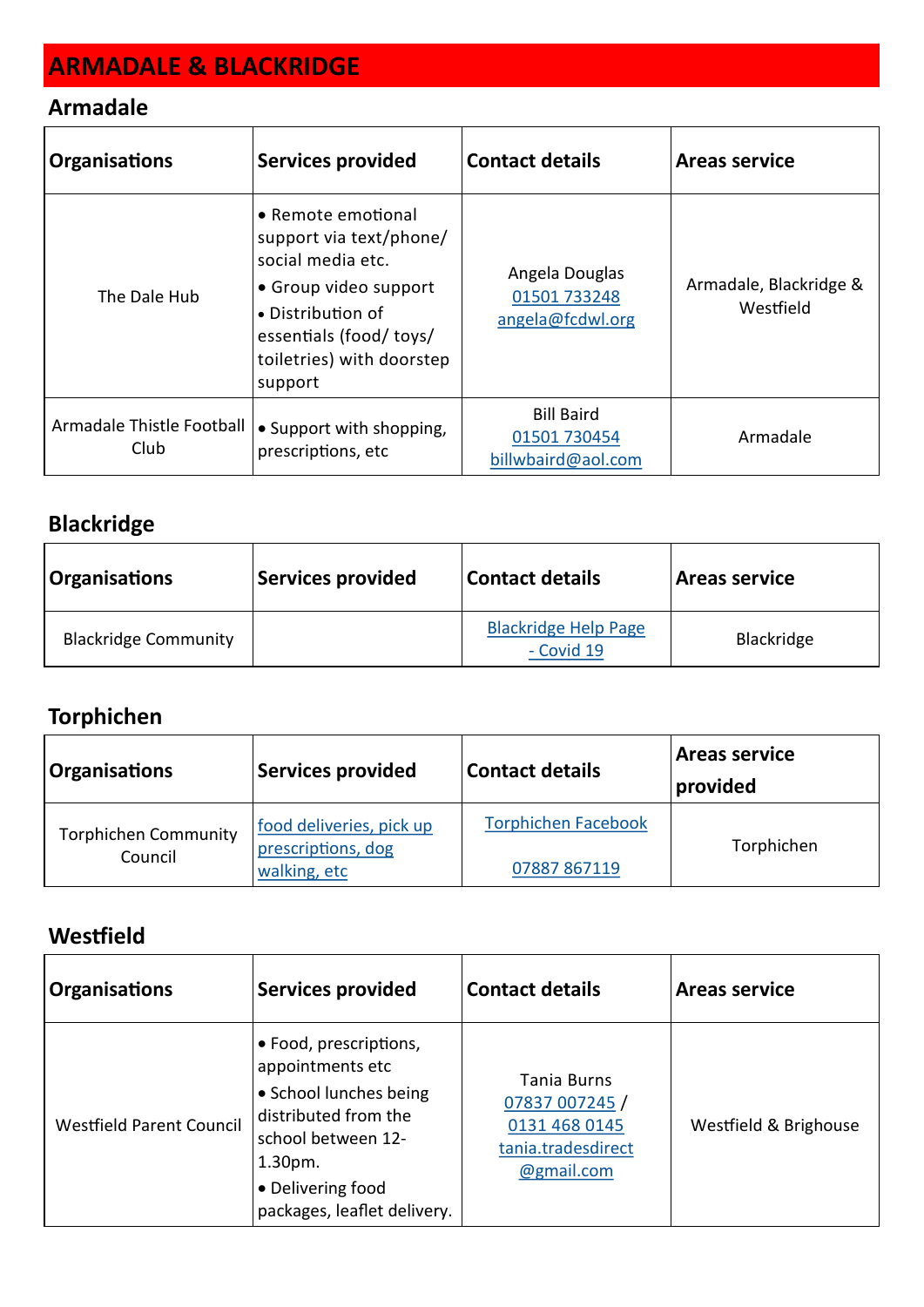# **BATHGATE**

#### **Bathgate**

| <b>Organisations</b>                          | Services provided                                                                                         | <b>Contact details</b>                                                                                                | <b>Areas service</b> |
|-----------------------------------------------|-----------------------------------------------------------------------------------------------------------|-----------------------------------------------------------------------------------------------------------------------|----------------------|
| <b>Bathgate Coronavirus</b><br>Community help | •listening ear<br>opicking up and delivering<br>prescriptions<br>•shopping<br>• hearing aid batteries etc | Rosslyn Clowe<br>rosslyn barr@<br>hotmail.com<br>07584 421710<br><b>Bathgate Coronavirus</b><br><b>Community help</b> | Bathgate & Boghall   |

## **Boghall**

| <b>Organisations</b>          | <b>Services provided</b>                                                                                                                                                                                                                                                                                                                                                                             | <b>Contact details</b>                                                                           | <b>Areas service</b><br>provided |
|-------------------------------|------------------------------------------------------------------------------------------------------------------------------------------------------------------------------------------------------------------------------------------------------------------------------------------------------------------------------------------------------------------------------------------------------|--------------------------------------------------------------------------------------------------|----------------------------------|
| <b>Boghall Drop In Centre</b> | •Meal provison including<br>delivery for the elderly<br>and isolated<br>•Breakfast & lunch Club<br>• Access to computers -<br>prebookable<br>appointment. Priority will<br>be given to credit<br>claiments, children and<br>young people.<br>•Items will be made<br>available for those whose<br>work places have closed<br>or whose income has<br>been affected by the<br>coronavirus (Covid - 19). | Kelly Drummond<br>01506 283201<br>kelly@bdic.org.uk<br><b>Boghall Drop In Centre</b><br>Facebook | Boghall & Bathgate               |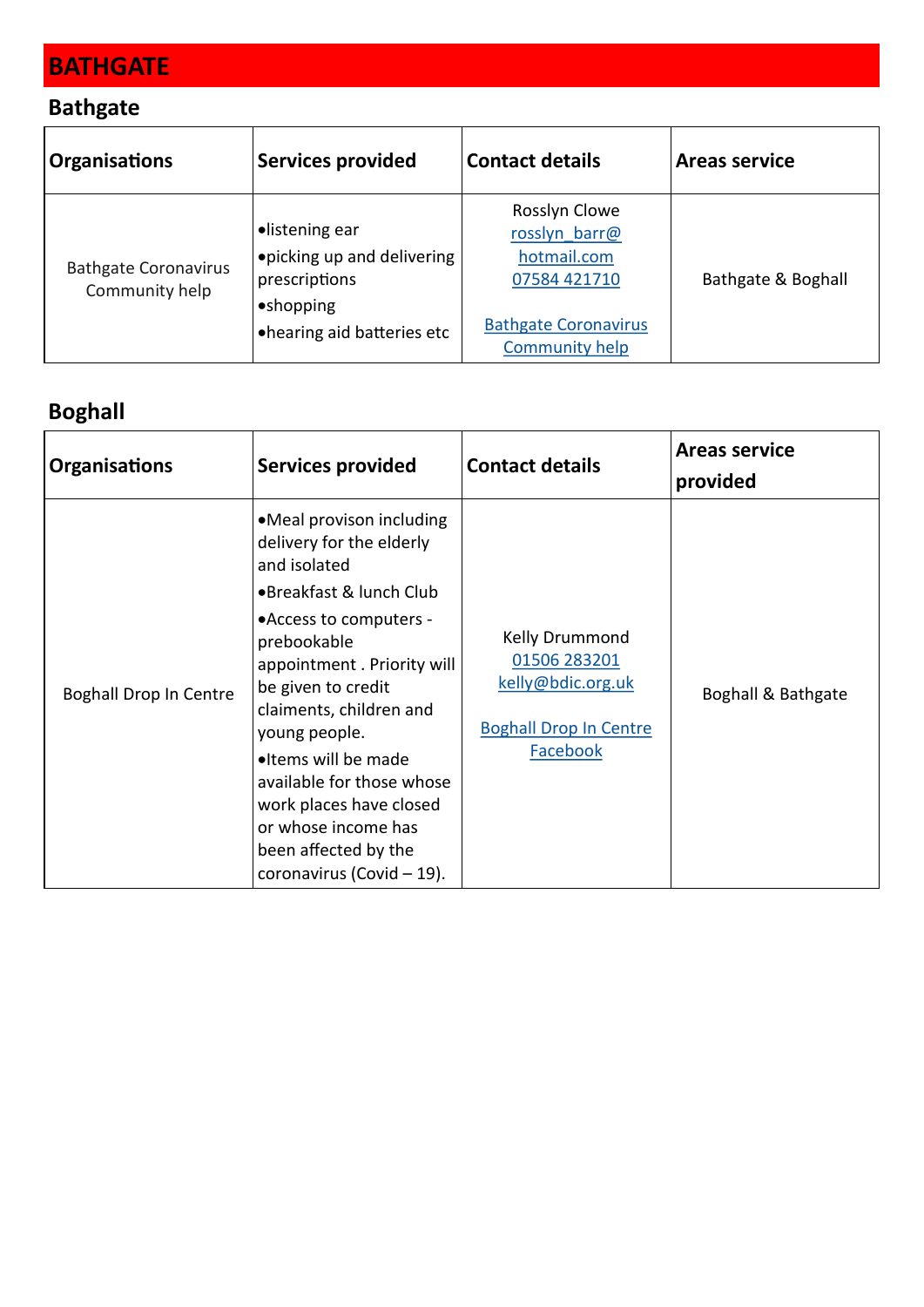# **BROXBURN, UPHALL & WINCHBURGH**

### **Broxburn**

| <b>Organisations</b>                                      | <b>Services provided</b>                                                                                                                                        | <b>Contact details</b>                                                               | <b>Areas service</b> |
|-----------------------------------------------------------|-----------------------------------------------------------------------------------------------------------------------------------------------------------------|--------------------------------------------------------------------------------------|----------------------|
| Broxburn & Uphall<br><b>Coronavirus Community</b><br>Help | This group has been set<br>up to help those<br>vulnerable residents of<br>the Broxburn & Uphall<br>area through the<br>challenges and affects of<br>coronavirus | <b>Broxburn &amp; Uphall</b><br><b>Coronavirus Community</b><br><b>Help Facebook</b> | Broxburn & Uphall    |

### **Uphall**

| <b>Organisations</b>        | Services provided                                                                                                | <b>Contact details</b>                  | <b>Areas service</b><br>provided |
|-----------------------------|------------------------------------------------------------------------------------------------------------------|-----------------------------------------|----------------------------------|
| <b>Uphall Helping Hands</b> | Support with shopping/<br>posting mail, friendly<br>phone calls to residents<br>affected by COVID19 in<br>Uphall | <b>Uphall Helping Hands</b><br>Facebook | Uphall                           |

### **Winchburgh**

| <b>Organisations</b>                          | <b>Services provided</b>                                                                                                                                                                                           | Contact details                                                   | <b>Areas service</b><br>provided |
|-----------------------------------------------|--------------------------------------------------------------------------------------------------------------------------------------------------------------------------------------------------------------------|-------------------------------------------------------------------|----------------------------------|
| Wichburgh Helping<br>Hands/<br>Winchburgh CDT | Support with shopping/<br>posting mail, friendly<br>phone calls to residents<br>affected by COVID19 in<br>Winchburgh. Keen for<br>volunteers to help.<br>Looking to help with a<br>local food delivery<br>service. | www.winchburghcgg.<br>co.uk/helpinghand<br>www.onewinchburgh.info | Winchburgh                       |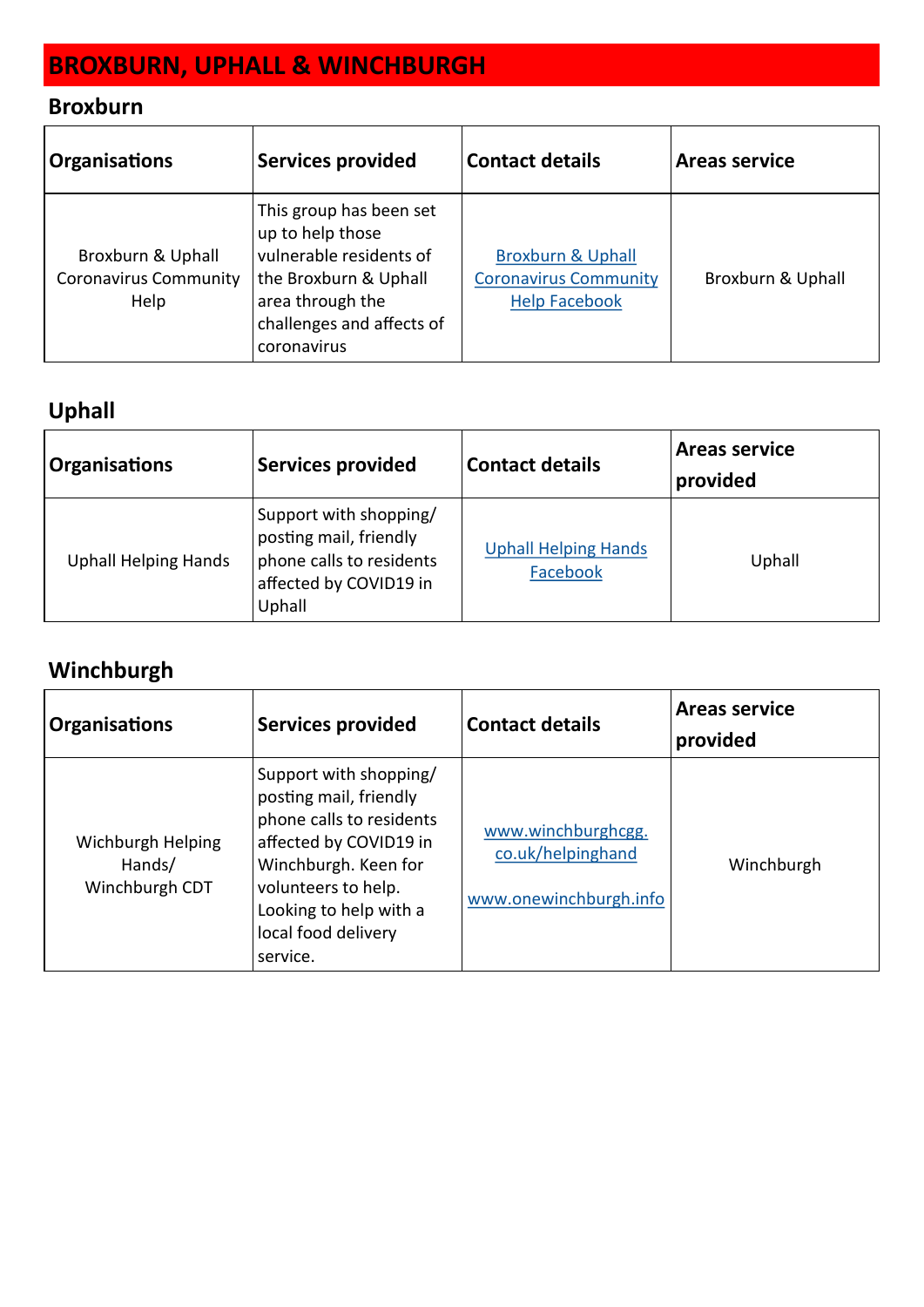# **EAST LIVINGSTON & EAST CALDER**

## **Craigshill**

| <b>Organisations</b>                              | <b>Services provided</b>                                                                                                                                                                                                                                                                                                                               | <b>Contact details</b>                                                                                                                                                                                                                                     | <b>Areas service</b><br>provided    |
|---------------------------------------------------|--------------------------------------------------------------------------------------------------------------------------------------------------------------------------------------------------------------------------------------------------------------------------------------------------------------------------------------------------------|------------------------------------------------------------------------------------------------------------------------------------------------------------------------------------------------------------------------------------------------------------|-------------------------------------|
| Daisy Drop In                                     |                                                                                                                                                                                                                                                                                                                                                        | Elaine<br>01506 238998<br>07949 750305                                                                                                                                                                                                                     | Craigshill                          |
| West Lothian Youth<br><b>Action Project</b>       | • Commuity Fridge<br>Thursday & Friday<br>mornings at Riverside<br>Wing<br>• Hot meals, deliveries<br>and collections                                                                                                                                                                                                                                  | <b>Helen Davis</b><br>helen@wlyap.org.uk<br>07719 716913<br>For food parcel requests:<br>riverside@wlyap.org.uk                                                                                                                                            | Craigshill                          |
| Livingston Festival<br>Association                | • Picking up/ collecting<br>prescriptions<br>• Shopping<br>• Phone call befriending<br>for the lonely<br>• Tradesmen for<br>emergency repairs<br>plumbing, electrician and<br>joiner. Use of vans, cars                                                                                                                                                | Fiona McLeod<br>Feemac1981<br>@hotmail.co.uk<br>Frank Mc Alistair<br>(Resident/Community<br>Volunteer)<br>07538 184376<br>Franko1976@<br>outlook.com<br>Deborah Carson<br>(Resident/Community<br>volunteer)<br>07528 233725<br>Debbie1carson<br>@gmail.com | Craigshill                          |
| <b>Almond Housing</b><br><b>Association (AHA)</b> | • Actively supporting both<br>the Ladywell and<br><b>Craigshill Community</b><br>Fridges<br>• Whats App video calls to<br>support AHA tenants<br>• Co-ordinating grant<br>applications to support<br>individuals<br>• Part of the West Lothian<br>Food Network who are<br>currently co-ordinating<br>food supplies during this<br>coronavirus outbreak | Barbara Boertien<br>07921 526847<br>barbara.boertien@<br>almondha.org.uk                                                                                                                                                                                   | Craigshill, Ladywell &<br>AHA areas |
| Craigshill NN                                     | Providing telephone on<br>line contact and<br>assistance across the<br>region.                                                                                                                                                                                                                                                                         | Jane Deary<br>07473 102669<br>janecgnn@gmail.com                                                                                                                                                                                                           |                                     |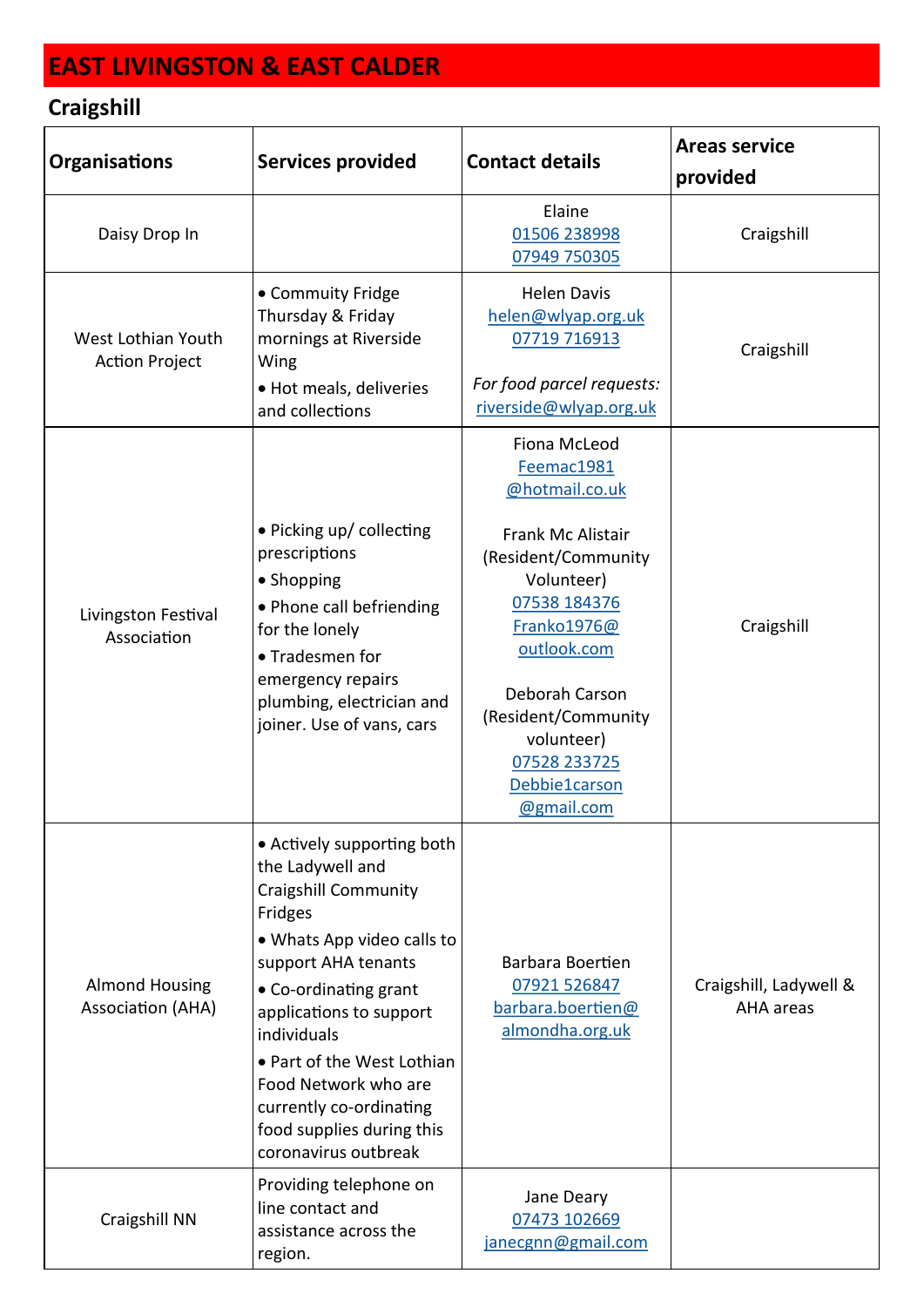# **EAST LIVINGSTON & EAST CALDER**

#### **East Calder**

| <b>Organisations</b>                                | <b>Services provided</b>                                                                  | <b>Contact details</b>                                                                              | <b>Areas service</b>        |
|-----------------------------------------------------|-------------------------------------------------------------------------------------------|-----------------------------------------------------------------------------------------------------|-----------------------------|
| East Calder CDT                                     | • Collecting shopping<br>• Prescriptions<br>• and chat on phone (via<br>church listeners) | Morag Lyall (Director)<br>Chris Davidson (Director)<br>01506 888525<br>ecmcinfogroup<br>@gmail.com  | East Calder & District      |
| Kirknewton and East<br>Calder Church of<br>Scotland | • Listening support                                                                       | Alistair Cowper (Minister)<br>01506 357083 /<br>07791 524504<br>acowper@churchof<br>scotland.org.uk | Kirknewton &<br>East Calder |

#### **Kirknewton**

| <b>Organisations</b> | <b>Services provided</b>                                                                                                                                                                                                                                                                     | <b>Contact details</b>                                                                                                                                                                                                    | <b>Areas service</b>    |
|----------------------|----------------------------------------------------------------------------------------------------------------------------------------------------------------------------------------------------------------------------------------------------------------------------------------------|---------------------------------------------------------------------------------------------------------------------------------------------------------------------------------------------------------------------------|-------------------------|
| Kirknewton CDT       | • Deliveries of supplies or<br>foodfuel poverty advice<br>• Guidance for who to<br>approach money issues<br>• Person to talk to (on<br>phone)<br>• Providing key and<br>factual information<br>• Sharing key activities to<br>do during lockdown<br><b>Kirknewton Coronavirus</b><br>updates | Tony Foster (CEO)<br>07734 884320<br>tonykirknewton<br>@gmail.com<br>Shop contact 01506<br>885331<br>leave message for lan<br><b>Watt (Community Council)</b><br>Member) or<br>Maria Bathqate<br>(Volunteer Co-Ordinator) | Kirknewton & Wilkieston |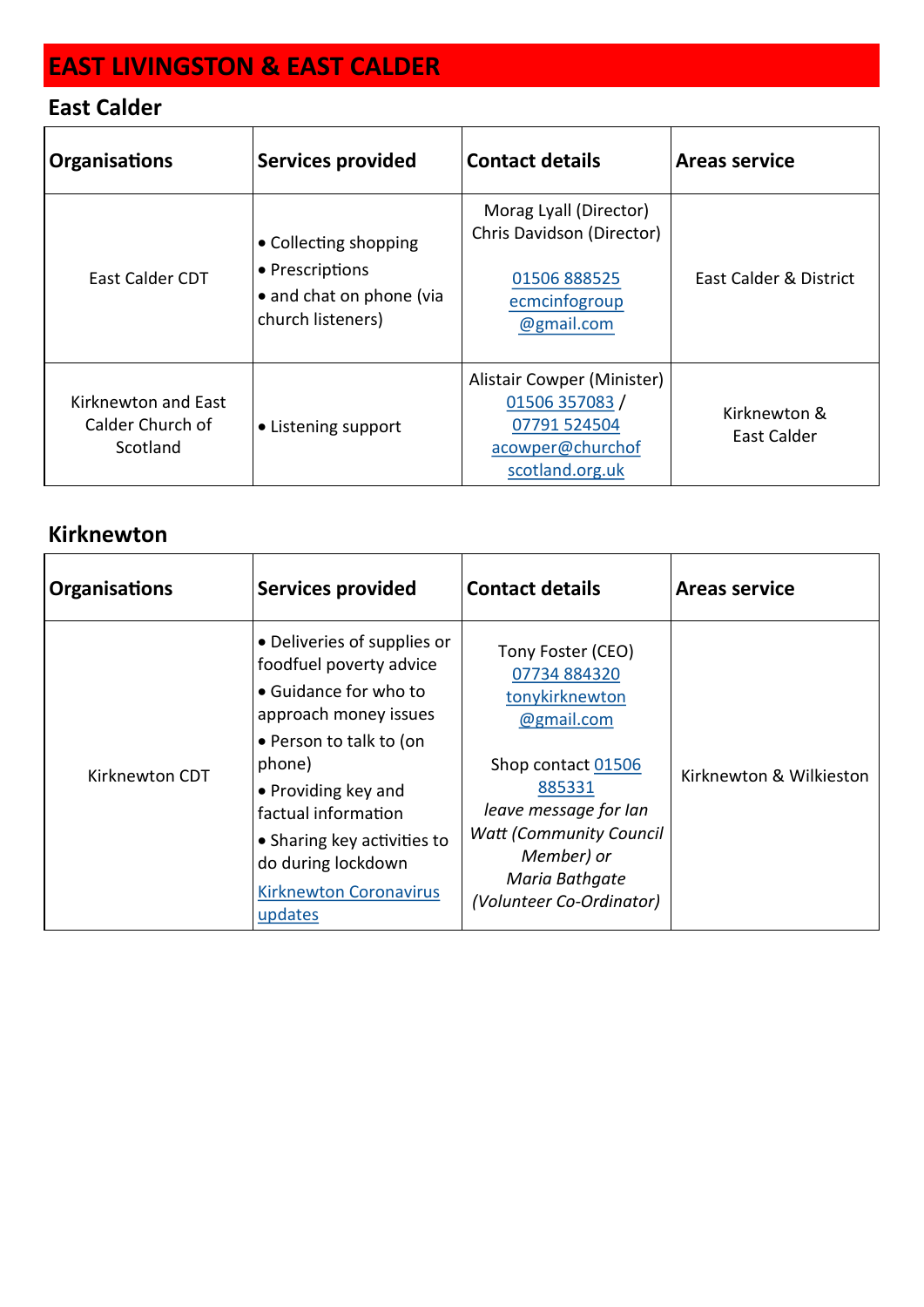# **EAST LIVINGSTON & EAST CALDER**

### **Mid Calder**

| <b>Organisations</b>                            | <b>Services provided</b>                                                                   | <b>Contact details</b>                                                                                                                    | <b>Areas service</b> |
|-------------------------------------------------|--------------------------------------------------------------------------------------------|-------------------------------------------------------------------------------------------------------------------------------------------|----------------------|
| Mid Calder CC &<br><b>Kirk of Calder Elders</b> | Collecting essentials such<br>as:<br>• Shopping<br>• prescriptions<br>• Someone to talk to | Eleanor Blair (Secretary)<br>07823 328609<br>eblair892@<br>btinternet.com<br>Rev. John Povey<br>(Minister Kirk of Calder)<br>01506 882495 | Mid Calder           |

### **Pumpherston**

| <b>Organisations</b>                    | <b>Services provided</b>                                                                                                                                                                                                                                                                                                             | <b>Contact details</b>                                                                                                                                   | <b>Areas service</b> |
|-----------------------------------------|--------------------------------------------------------------------------------------------------------------------------------------------------------------------------------------------------------------------------------------------------------------------------------------------------------------------------------------|----------------------------------------------------------------------------------------------------------------------------------------------------------|----------------------|
| <b>Pumpherston Community</b><br>Council | • Providing social support<br>via a friendly phone call<br>or councillor support via<br>Neil's Hugs Foundation<br>• Prescription Uplift and<br>Delivery<br>• Food Shopping and<br>delivery<br>• Cooked Meals<br>• Transport to hospital<br>appointments<br>• Advice and signposting<br>to appropriate agencies<br>and organisations. | Karen Rogers<br>pumpherstoncomm@<br>gmail.com<br>karen@<br>325consultancy.com<br>07534 761457<br><b>Pumpherston Community</b><br><b>Council Facebook</b> | Pumpherston          |

### **Uphall Station**

| <b>Organisations</b>                                      | <b>Services provided</b> | <b>Contact details</b>                                                               | Areas service                   |
|-----------------------------------------------------------|--------------------------|--------------------------------------------------------------------------------------|---------------------------------|
| Uphall Station &<br>Pumpherston Coronavirus<br>help group |                          | <b>Uphall Station &amp;</b><br><b>Pumpherston Coronavirus</b><br>help group Facebook | Uphall Station &<br>Pumpherston |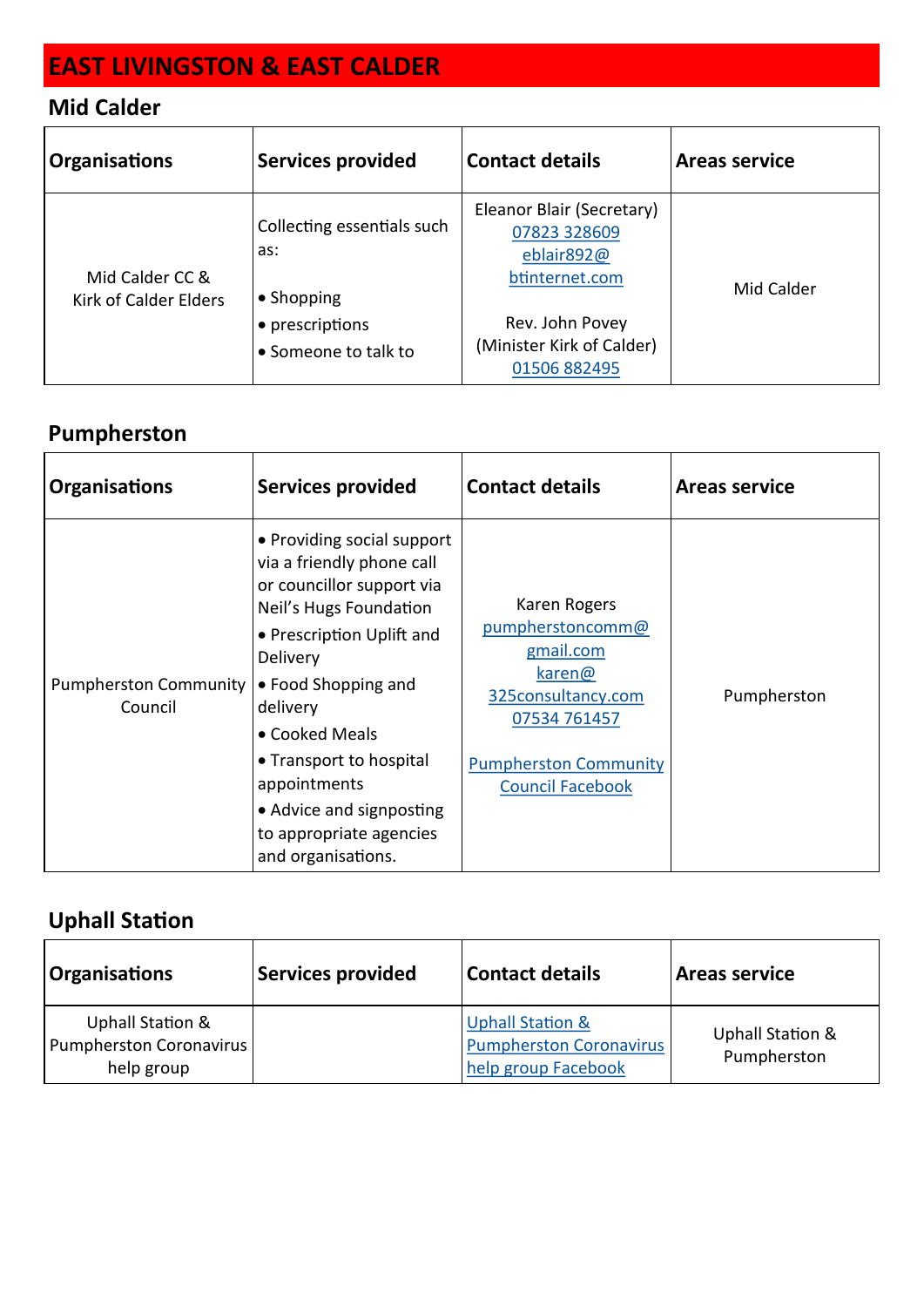# **FAULDHOUSE & BREICH VALLEY**

### **Fauldhouse**

| <b>Organisations</b>                                                           | <b>Services provided</b>                                                                                                                                                                                                   | <b>Contact details</b>                                                                                                | <b>Areas service</b>                 |
|--------------------------------------------------------------------------------|----------------------------------------------------------------------------------------------------------------------------------------------------------------------------------------------------------------------------|-----------------------------------------------------------------------------------------------------------------------|--------------------------------------|
| <b>Fauldhouse and Breich</b><br><b>Valley Coronavirus Help</b><br>volununteers | • If you live locally and if<br>you are self isolating due<br>to COVID-19, local<br>volunteers could help you<br>with:<br>picking up shopping or<br>urgent supplies<br>• posting mail<br>• having a friendly phone<br>call | 07599 442 822<br>info@fauldhouse.org.uk<br><b>Fauldhouse and Breich</b><br><b>Valley Coronavirus Help</b><br>Facebook | Fauldhouse &<br><b>Breich Valley</b> |

#### **Polbeth**

| <b>Organisations</b>  | <b>Services provided</b>                                                                                                                                   | <b>Contact details</b>                              | <b>Areas service</b> |
|-----------------------|------------------------------------------------------------------------------------------------------------------------------------------------------------|-----------------------------------------------------|----------------------|
| Polbeth Community Hub | • Advice<br>• Access to food<br>• Welfare right<br>information<br>• Food distributions<br>• Delivery of meals<br>• Daily phone calls to<br>check on people | Errin Anderson<br>01506 536123<br>errin@polbeth.org | Polbeth              |

### **West Calder**

| <b>Organisations</b>                                             | <b>Services provided</b>                                                                                                                                                                                                                                | <b>Contact details</b>                                                                                                                                                                                                                                       | <b>Areas service</b>                                                                                                   |
|------------------------------------------------------------------|---------------------------------------------------------------------------------------------------------------------------------------------------------------------------------------------------------------------------------------------------------|--------------------------------------------------------------------------------------------------------------------------------------------------------------------------------------------------------------------------------------------------------------|------------------------------------------------------------------------------------------------------------------------|
| West Calder and Harburn<br><b>Community Development</b><br>Trust | • We are still running our<br>Brunch Club but as a<br>delivery service<br>• Free meal delivery<br>service to local elderly<br>and vulnerable people in<br>West Calder and<br>surrounding area<br>• We can also pick up<br>prescriptions and<br>shopping | Brunch Club @ Home<br>inquiries should be made<br>on 07926 172029.<br>Volunteer inquiries<br>should be made to<br>getinvolved@westcalder.<br>org<br>Requests for support and<br>general inquiries can be<br>made on 01506 872931<br>or at cdt@westcalder.org | West Calder, Harburn &<br>Polbeth directly,<br>Addiewell & Breich in<br>partnership with other<br>local organisations. |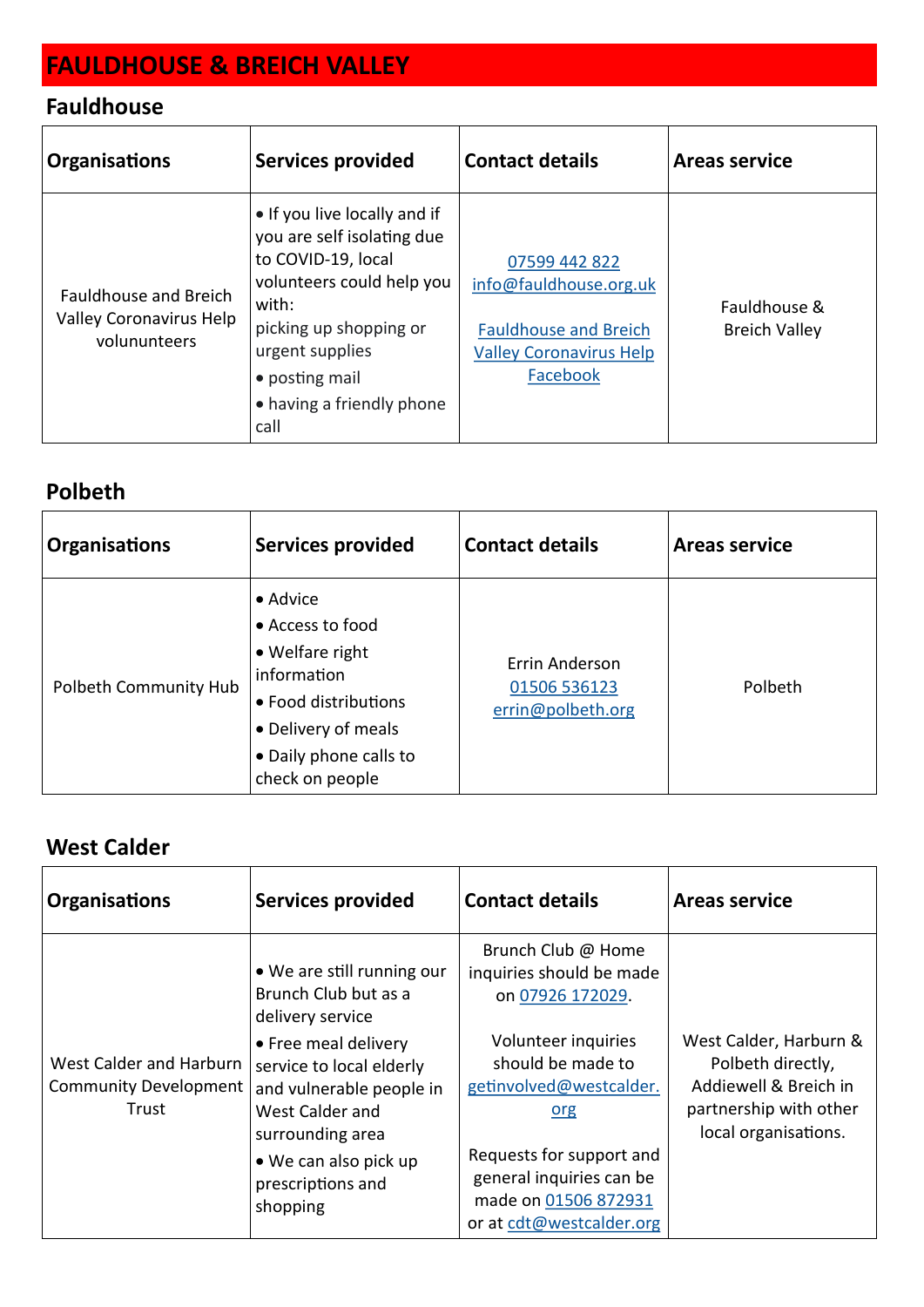# **FAULDHOUSE & BREICH VALLEY**

## **Stoneyburn**

| <b>Organisations</b>                                    | <b>Services provided</b>                                                                                                                                                                                                                                                                                                                                                                | <b>Contact details</b>                                                                                                        | <b>Areas service</b><br>provided |
|---------------------------------------------------------|-----------------------------------------------------------------------------------------------------------------------------------------------------------------------------------------------------------------------------------------------------------------------------------------------------------------------------------------------------------------------------------------|-------------------------------------------------------------------------------------------------------------------------------|----------------------------------|
| Stoneyburn and Bents<br><b>Future Vision Group SCIO</b> | Free meal delivery<br>service to local elderly,<br>vulnerable and those self<br>isolating in Stoneyburn<br>and Bents . We can also<br>pick up prescriptions and<br>shopping. Telephone<br>service to our vulnerable<br>residents. Pennies Pantry<br>service in partnership<br>with WLFIN. Blether<br>Service - Weekly calls for<br>anyone who would<br>benefit from a friendly<br>chat. | 07399 231814<br>sbfvg1@gmail.com<br>www.facebook.com/<br>sbfvg<br>If you are able to<br>volunteer please contact<br>the Group |                                  |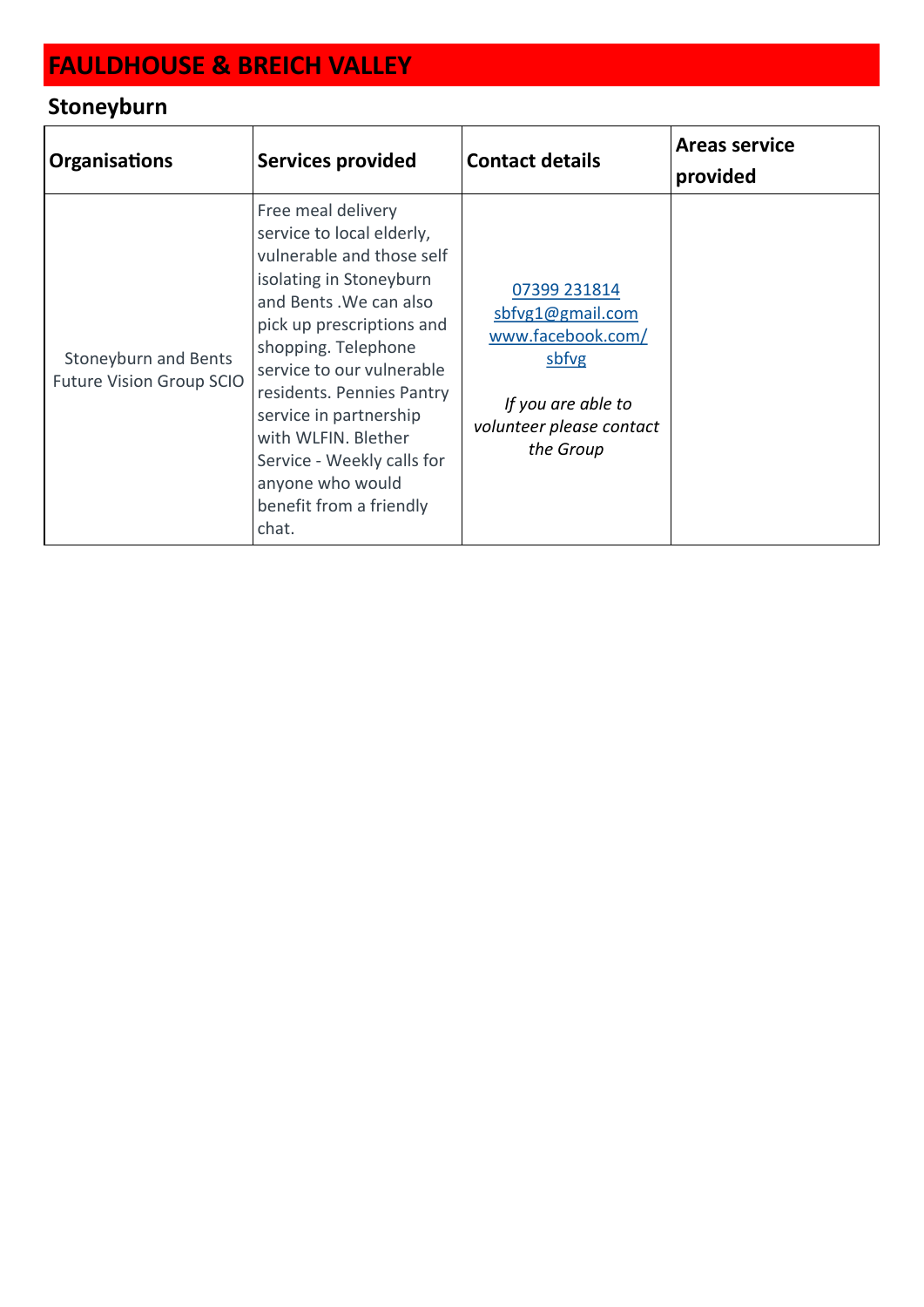# **LINLITHGOW**

### **Linlithgow**

| <b>Organisations</b>                                                            | <b>Services provided</b>                                                                                                                                                                                                     | <b>Contact details</b>                                             | <b>Areas service</b>                     |
|---------------------------------------------------------------------------------|------------------------------------------------------------------------------------------------------------------------------------------------------------------------------------------------------------------------------|--------------------------------------------------------------------|------------------------------------------|
| Linlithgow Link                                                                 | Support for isolated by<br>illness, age, or infirmity in<br>Linlithgow & Linlithgow<br>Bridge. Can support with<br>food/prescription pick up<br>through volunteers. Also<br>offer befriending call<br>service to its clients | www.linlithgowlink.org.uk                                          | Linlithgow & Linlithgow<br><b>Bridge</b> |
| <b>Linlithgow Coronavirus</b><br>Support (led by St<br>Michael's Parish Church) | Delivering food and<br>prescriptions to<br>vulnerable or isolated<br>people, phone<br>befriending, emotional<br>support                                                                                                      | Liam Fraser<br>07539 127265<br>Ifraser@churchof<br>scotland.org.uk | Linlithgow                               |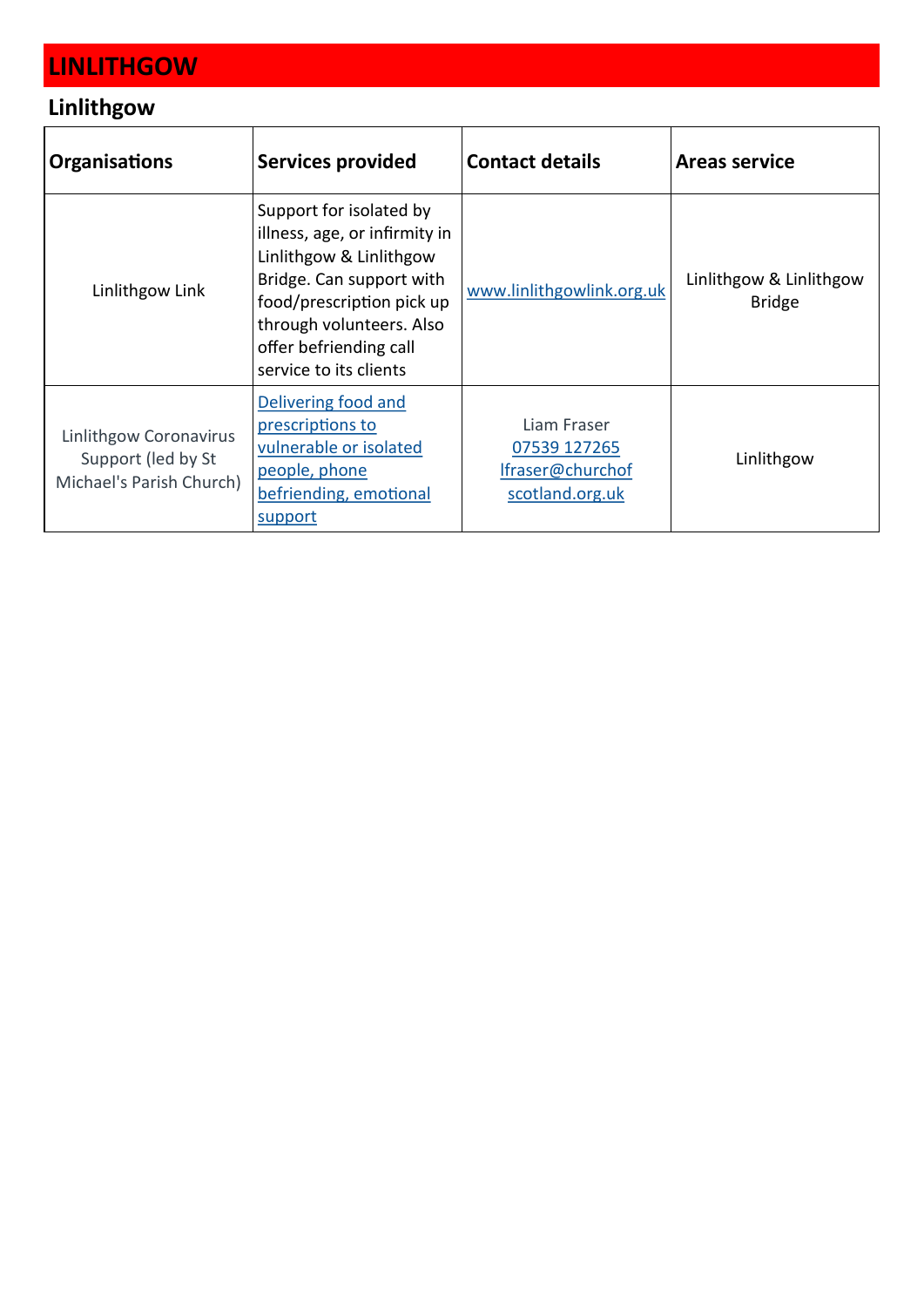# **LIVINGSTON NORTH**

### **Livingston North Wide**

| <b>Organisations</b>  | Services provided                                                   | <b>Contact details</b>                                          | <b>Areas service</b> |
|-----------------------|---------------------------------------------------------------------|-----------------------------------------------------------------|----------------------|
| St. Peter's RC Church | e Phone buddy system for<br>parishioners<br>• Support with shopping | <b>Father Simon Hughes</b><br>01506 438787<br>cymonul@gmail.com | Livingston North     |

#### **Carmondean**

| <b>Organisations</b>               | <b>Services provided</b>                                                                                                                                                           | <b>Contact details</b>                                                | <b>Areas service</b>                                                                                              |
|------------------------------------|------------------------------------------------------------------------------------------------------------------------------------------------------------------------------------|-----------------------------------------------------------------------|-------------------------------------------------------------------------------------------------------------------|
| Livingston United Parish<br>Church | Help can be provided<br>with delivering<br>shopping, providing<br>baking and meals and<br>especially providing a<br>phone call service<br>(either one off or regular<br>check in). | Ken Brown<br>07366622365<br>kenneth.brown@<br>churchofscotland.org.uk | Throughtout Livingston<br>(Knightsridge, Ladywell,<br>Howden, Craigshill,<br>Dedridge, Murieston &<br>Carmondean) |

## **Knightsridge**

| <b>Organisations</b> | <b>Services provided</b>                                                                                                                                                                                                                    | <b>Contact details</b>                                                                                                             | <b>Areas service</b> |
|----------------------|---------------------------------------------------------------------------------------------------------------------------------------------------------------------------------------------------------------------------------------------|------------------------------------------------------------------------------------------------------------------------------------|----------------------|
| The Vennie           | • Food Outlet on<br>Tuesdays from noon at<br><b>Mosswood Community</b><br>Centre.<br>• Costs of food are by<br>donation (where<br>possible/affordable)<br>• Can deliver food from<br>the food outlet and<br>shopping for people at<br>risk. | Tom Heron<br>01506 432094<br>admin@thevennie.co.uk<br>www.thevennie.co.uk<br><b>Knightsridge Community</b><br><b>News Facebook</b> | Knightsridge         |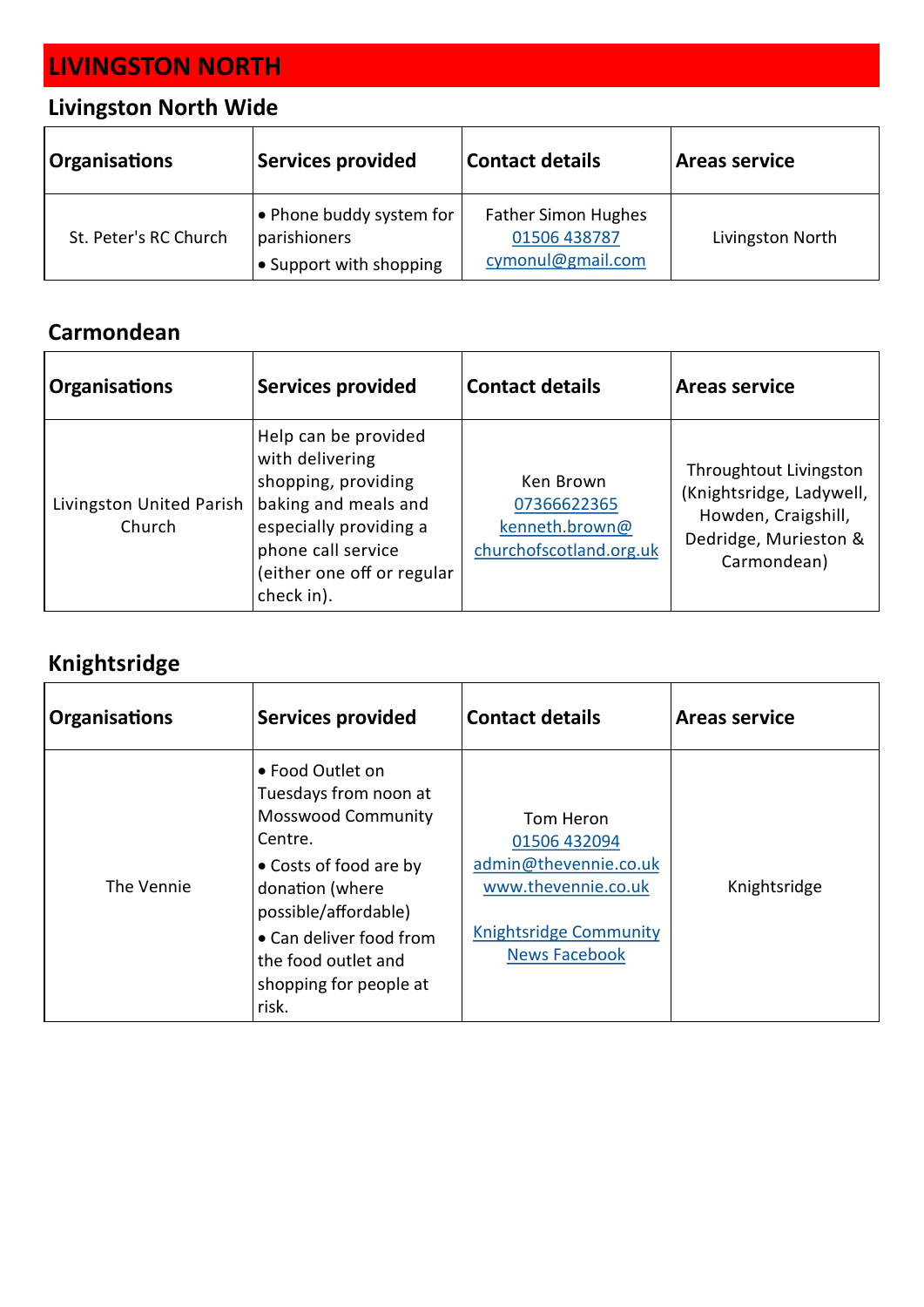# **LIVINGSTON SOUTH**

## **Livingston South Wide**

| <b>Organisations</b>             | <b>Services provided</b>                                                  | <b>Contact details</b>                                                                                                          | <b>Areas service</b>              |
|----------------------------------|---------------------------------------------------------------------------|---------------------------------------------------------------------------------------------------------------------------------|-----------------------------------|
| Lanthorn Management<br>Committee | • Groceries<br>• Prescriptions<br>• Community food shop<br>on a Wednesday | Donna Lee<br>07869 507241<br>donna.lanthorn77@<br>hotmail.com<br>Karyn Kirton<br>07387 932523<br>Mairi Dalglish<br>07774 023927 | Dedridge, Adambrae &<br>Murieston |

## **Ladywell**

| <b>Organisations</b>                                    | <b>Services provided</b>                                                                                                                                                                                                              | <b>Contact details</b>                                                                                                                                                   | <b>Areas service</b>                                 |
|---------------------------------------------------------|---------------------------------------------------------------------------------------------------------------------------------------------------------------------------------------------------------------------------------------|--------------------------------------------------------------------------------------------------------------------------------------------------------------------------|------------------------------------------------------|
| Ladywell Community<br>Fridge, LNN and Baptist<br>Church | • collection and deliveries<br>of foodstuffs for the<br>Fridge<br>• collection/delivery of<br>shopping<br>• Prescriptions<br>• phone calls<br>• Community fridge,<br>Friday afternoons from<br>Ladywell Baptist Church                | Ann Lee<br>07565 536398<br>ladywellnn@hotmail.com<br>Sybil Scott<br>07841 290184<br>sybil.scott45@<br>outlook.com<br><b>Ladywell Community</b><br><b>Fridge Facebook</b> | Ladywell, Eliburn,<br>Howden &<br>Livingston Village |
| <b>Inveralmond Community</b><br>High School             | • We are providing hot<br>meals to take away for<br>pupils who receive Free<br>school meals<br>• Also providing sanitary<br>towels and books for<br>Young people of all ages<br>• delivering food parcels<br>to those self-isolating. | Suzie Young<br>suzie.young@<br>westlothian.org.uk                                                                                                                        |                                                      |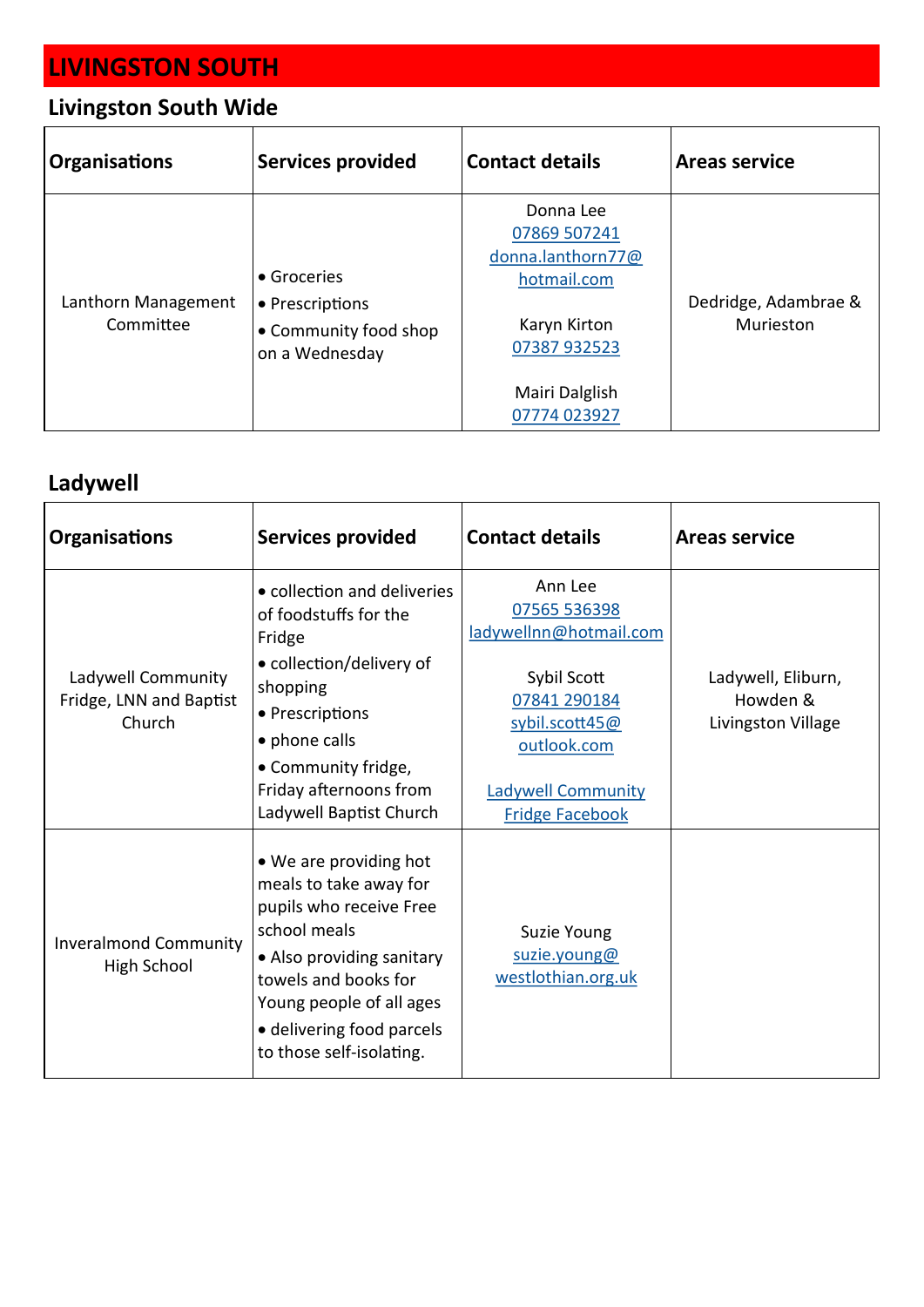# **LIVINGSTON SOUTH**

### **Murieston**

| <b>Organisations</b>                  | <b>Services provided</b>                               | <b>Contact details</b>                                                   | <b>Areas service</b><br>provided |
|---------------------------------------|--------------------------------------------------------|--------------------------------------------------------------------------|----------------------------------|
| <b>Murieston Community</b><br>Council | • Community Council<br>• Possibly food<br>distribution | Davidson McQuarrie<br>(Secretary)<br>07504 561029<br>davidson.mcquarrie@ | Murieston                        |

#### **Howden**

| <b>Organisations</b> | <b>Services provided</b>                                                           | <b>Contact details</b>                                                                                | <b>Areas service</b> |
|----------------------|------------------------------------------------------------------------------------|-------------------------------------------------------------------------------------------------------|----------------------|
| Salvation Army       | Phone calls to those who<br>may feel isolated and help<br>with any urgent supplies | Captain Lisa Cunningham<br>Lisa.Cunningham@<br>salvationarmy.org.uk<br>01506 430272 /<br>07818 689929 | Howden & Livingston  |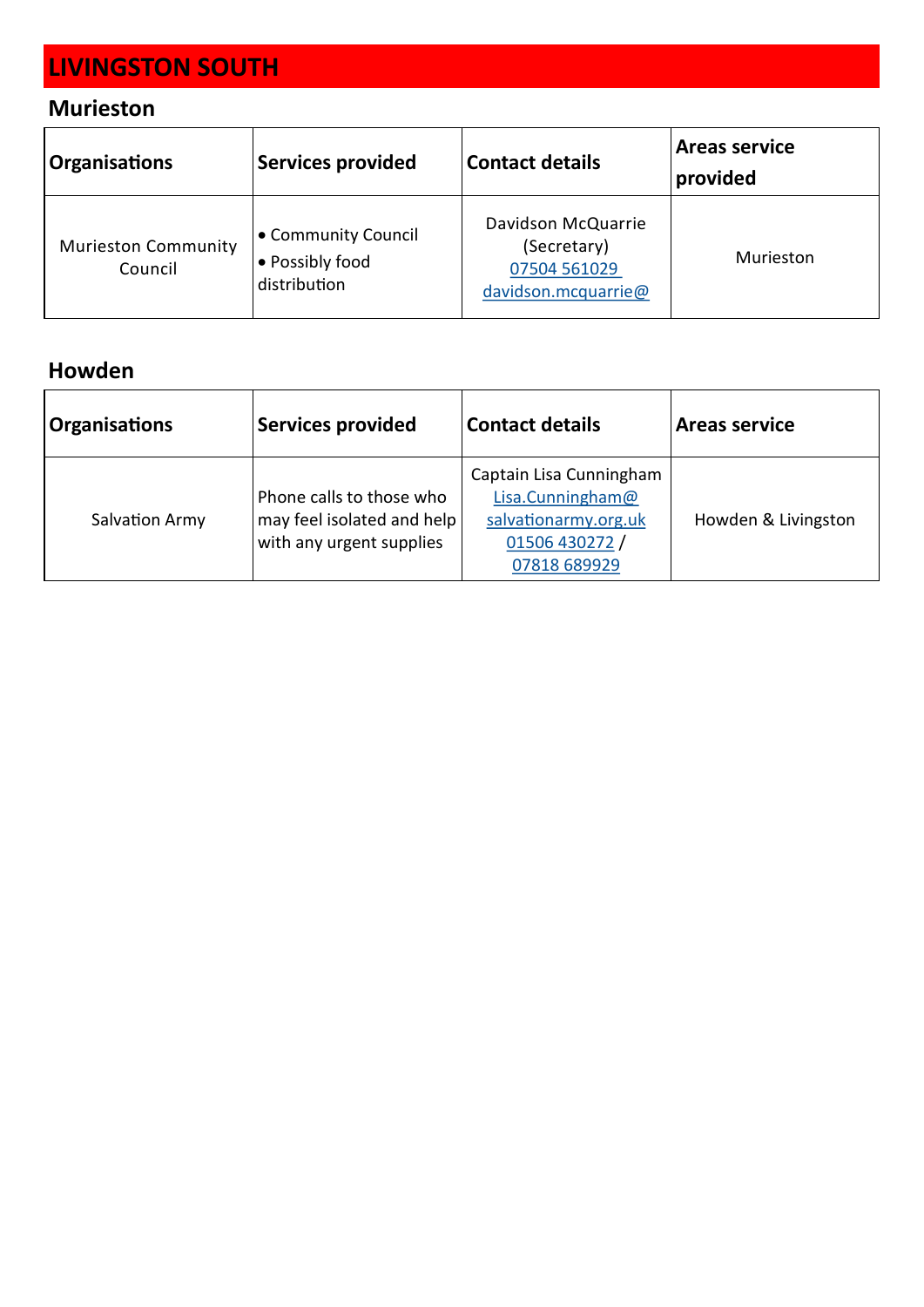# **WHITBURN & BLACKBURN**

#### **Blackburn**

| <b>Organisations</b>                       | <b>Services provided</b>                                                                           | <b>Contact details</b>                                                                                                                                             | <b>Areas service</b><br>provided      |
|--------------------------------------------|----------------------------------------------------------------------------------------------------|--------------------------------------------------------------------------------------------------------------------------------------------------------------------|---------------------------------------|
| <b>Community Action</b><br>Blackburn (CAB) | Working with football<br>club to roll out the Brunch<br>club using the football<br>clubs premises. | Lisa Drinnan<br>07808 698975<br>projectmanager.cab<br>@gmail.com<br>Alison Kerr<br>07889 202504<br><b>Brian Smillie</b><br>07769 314387<br>brian.smillie@gmail.com | <b>Blackburn</b>                      |
| <b>Blackburn Family Centre</b>             | Distribution of food<br>packages, etc to<br>vulnerable people                                      | Jacalyn Sinnott<br>childcare.blackburnfamily<br>centre@hotmail.com                                                                                                 | Blackburn & some<br>surrounding areas |

#### **Whitburn**

| <b>Organisations</b>                                  | <b>Services provided</b>                                                                                                                                                                                                                                                                                                                         | <b>Contact details</b>                                                                                        | <b>Areas service</b><br>provided |
|-------------------------------------------------------|--------------------------------------------------------------------------------------------------------------------------------------------------------------------------------------------------------------------------------------------------------------------------------------------------------------------------------------------------|---------------------------------------------------------------------------------------------------------------|----------------------------------|
| <b>Whitburn Community</b><br><b>Development Trust</b> | Open weekdays between<br>10-12, for Community<br>Fridge service.<br>Recruiting volunteers to<br>support us in collecting<br>surplus food across the<br>community and county;<br>delivering food parcels;<br>picking up and delivering<br>prescriptions.<br>Working with online<br>Facebook groups to help<br>enable a Whitburn-wide<br>response. | David MacDonald<br>01501 748708<br>david@<br>whitburncdt.org.uk<br>Carole<br>Volunteer@<br>whitburncdt.org.uk | Whitburn                         |
| St Barbara Catholic<br>Parish                         | St Barbara Catholic<br>Parish consists<br>of Churches in<br>Whitburn(St Joseph's)<br>and Armadale (Sacred<br>Heart and St Anthony's).<br>We have formed a<br>volunteer's group of 8<br>people who are able to<br>reach out to the needy<br>ones in Armadale and<br>Whitburn.                                                                     | Fr Sebastian<br>Thuruthippillil<br>01501 740348                                                               | Whitburn & Armadale              |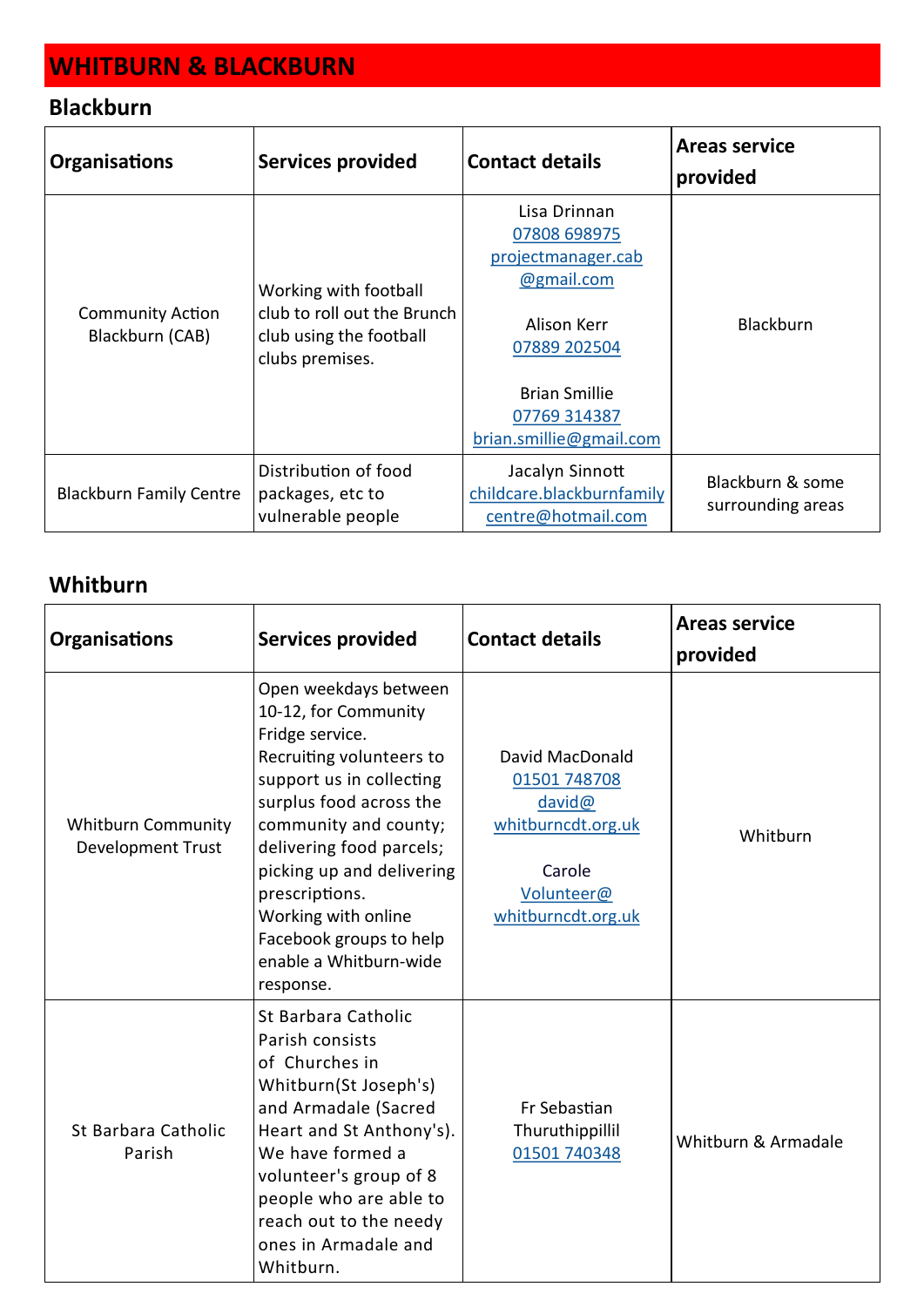| <b>Organisations</b>                   | <b>Services provided</b>                                                                                                                                                                                                                                                                                                                                        | <b>Contact details</b>                                                                                                                        | <b>Areas service</b> |
|----------------------------------------|-----------------------------------------------------------------------------------------------------------------------------------------------------------------------------------------------------------------------------------------------------------------------------------------------------------------------------------------------------------------|-----------------------------------------------------------------------------------------------------------------------------------------------|----------------------|
| <b>Crosspoints Community</b><br>Church | • Delivery of Medicines<br>• shopping<br>• phone call                                                                                                                                                                                                                                                                                                           | Robert Bell (Pastor)<br>robertbell40.rb<br>@gmail.com<br>rob@theheraldstrust.org<br>07939 038179                                              | West Lothian         |
| The Food Train                         | Food shopping and<br>delivery service during<br>this time for over 65s.                                                                                                                                                                                                                                                                                         | Jenny White<br>07801 707736<br>jenny@<br>thefoodtrain.co.uk                                                                                   | West Lothian         |
| Youth Action Project                   | Collection of any<br>donations & Food parcels<br>- Deliveries West Lothian<br>wide providing produce is<br>available<br>prescription deliveries.<br>Website - information for<br>young people and<br>parents.<br>Exercise - In urgent cases<br>support an hour bike<br>rides or walk for most<br>challenging young people,<br>adhering to social<br>distancing. | <b>Helen Davis</b><br>07719 716913<br>helen@wlyap.org.uk<br>For organisations and<br>groups food parcel<br>requests<br>riverside@wlyap.org.uk | West Lothian         |
| Home-Start West Lothian                | • Remote/Phone Support<br>• Helping with<br>distribution of essential<br>items                                                                                                                                                                                                                                                                                  | Allie Cherry-Byrnes<br>01506 415755<br>allie@homestartwl.org.uk                                                                               | West Lothian         |
| West Lothian Bike Library              | • A range of Bicycles for<br>use by children for<br>exercise or for essential<br>staff commuting to work.<br>• Free servicing and<br>repairs of bikes,<br>contribution to cost of the<br>parts if possible                                                                                                                                                      | David Liddell<br>07724 667321<br>Info@wlbikelibrary.co.uk                                                                                     | West Lothian         |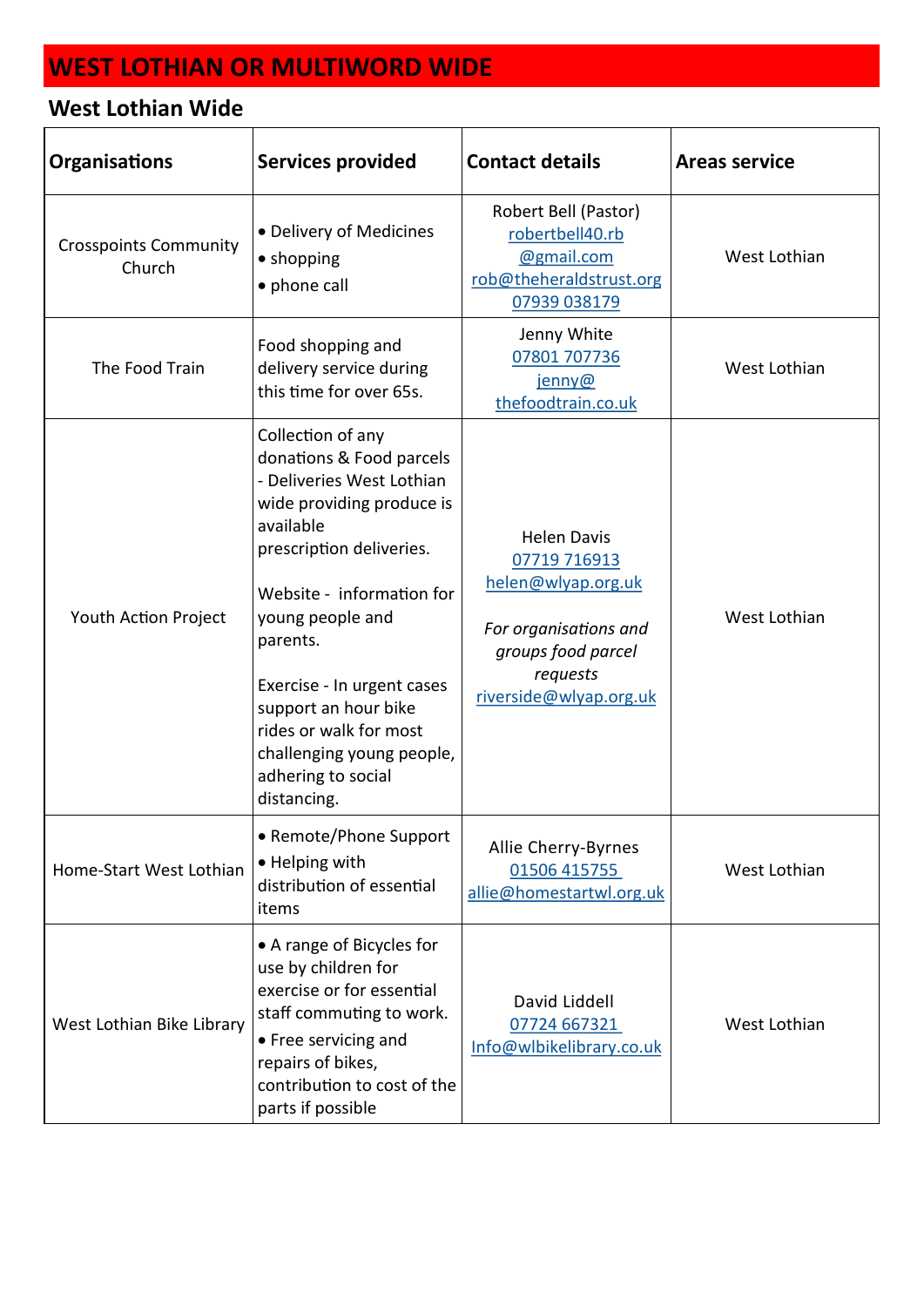| <b>Organisations</b>                                        | <b>Services provided</b>                                                                                                                                                                                                                                         | <b>Contact details</b>                                                                                                                                           | <b>Areas service</b> |
|-------------------------------------------------------------|------------------------------------------------------------------------------------------------------------------------------------------------------------------------------------------------------------------------------------------------------------------|------------------------------------------------------------------------------------------------------------------------------------------------------------------|----------------------|
| West Lothian Foodbank                                       | • Emergency food still<br>provided to people in<br>crisis, but partially<br>through home delivery<br>now<br>• Food will be delivered<br>to a lot of service users<br>now, rather than have<br>them pick up food at one<br>of the distribution cen-<br>tre's      | Kathleen Neilly<br>01501 229307<br>Kathleen@westlothian<br>.foodbank.org.uk<br><b>Steven Turnbull</b><br>07785 721454<br>Support@westlothian.<br>foodbank.org.uk | West Lothian         |
| The Smith-Magenis<br>Syndrome (SMS)<br><b>Foundation UK</b> | Switched to hosting<br>video social calls, and<br>information and support<br>phone line. Extensive<br>support on social media.<br>Have suspended<br>research projects,<br>physical social events<br>and in person family<br>support, and small<br>grants scheme. | Nigel Over<br>01506 429970<br>nigel@smith-<br>magenis.co.uk                                                                                                      |                      |
| HomeAid                                                     | Furniture, transport.<br>Distribution of food and<br>emergency Scottish<br>welfare fund application<br>delivery                                                                                                                                                  | Willie Dunn<br>07887 794975<br>Ceo@homeaid<br>westlothian.org                                                                                                    | West Lothian         |
| The Larder West Lothian                                     | Fresh food or food<br>parcels to people in their<br>homes. The Larder can<br>do the food and have<br>agreed with Homeaid<br>that they could do the<br>delivery.                                                                                                  | Angela Moohan<br>01506 412819<br>angela@thelarder.org                                                                                                            |                      |
| <b>Macmillan Cancer</b><br>Support                          | <b>Telephone Befriending</b>                                                                                                                                                                                                                                     | Kathryn Speirs<br>07801 307086<br>kspeirs@macmillan.<br>org.uk                                                                                                   | West Lothian         |
| <b>Bridge Community</b><br>Project                          | Financial Wellbeing,<br>Counselling                                                                                                                                                                                                                              | Alan Davidson<br>07976144720<br>alan@bridgecommunity<br>project.org.uk                                                                                           | West Lothian         |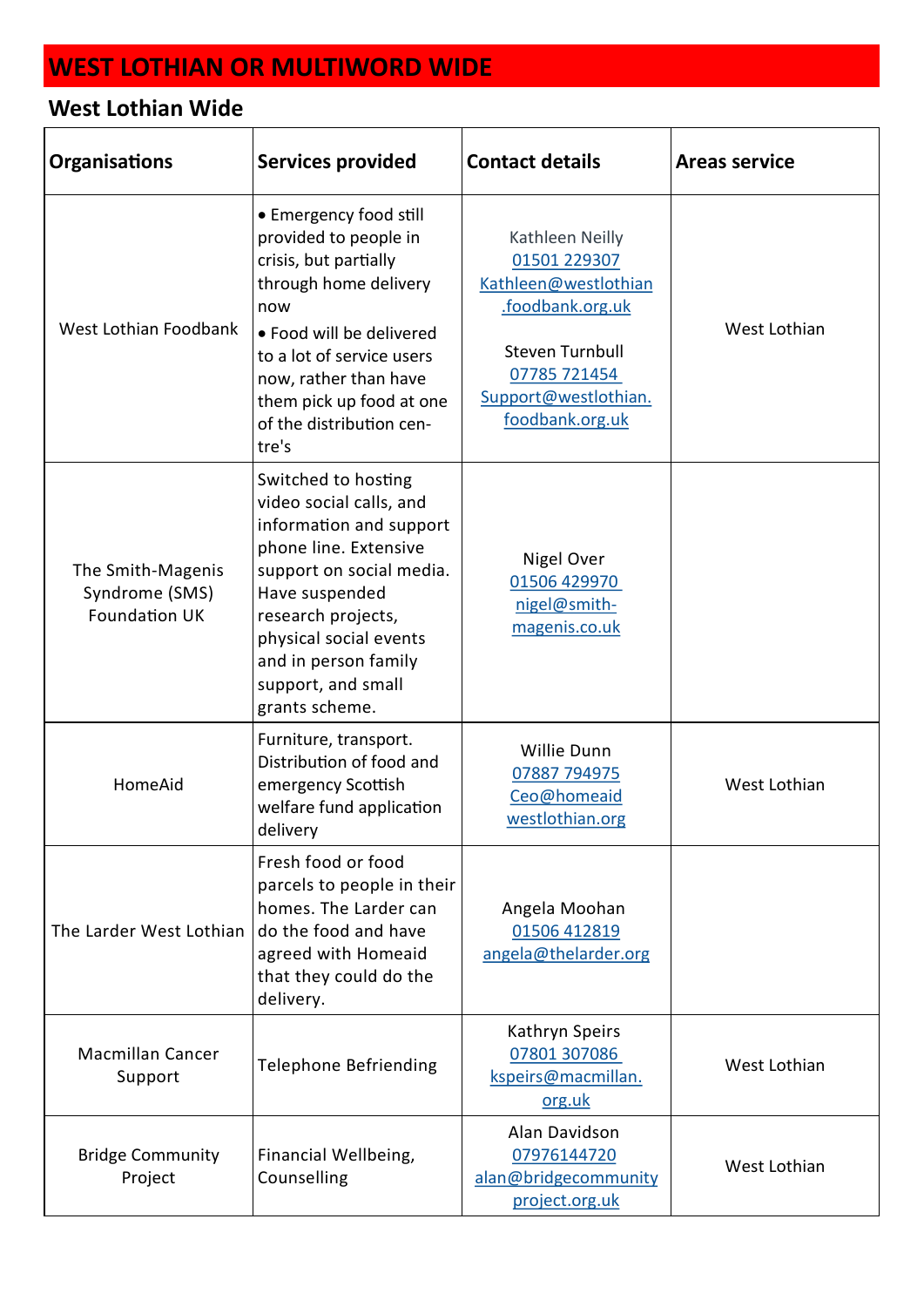| <b>Organisations</b>                               | <b>Services provided</b>                                                                                                                                                                                                                                                                    | <b>Contact details</b>                                                      | <b>Areas service</b> |
|----------------------------------------------------|---------------------------------------------------------------------------------------------------------------------------------------------------------------------------------------------------------------------------------------------------------------------------------------------|-----------------------------------------------------------------------------|----------------------|
| Artlink Edinburgh                                  | We continue to engage<br>with our service users<br>remotely through email,<br>WhatsApp and other<br>forms of digital<br>communication. Service<br>users have been set<br>projects, will receive one<br>to one tutorials by<br>artists and can<br>participate in group<br>work through Zoom. | Jan-Bert van den Berg<br>07779 659054<br>janbert@artlink<br>edinburgh.co.uk |                      |
| Handicabs                                          | • Essential Hospital<br>Appointments<br>• Can deliver food parcels<br>and medication to<br>support isolated<br>individuals                                                                                                                                                                  | Kelvin Cochrane<br>07727 021399<br>kelvin.cochrane@<br>handicabs.org.uk     | West Lothian         |
| West Lothian Financial<br><b>Inclusion Network</b> | Food distribution, social<br>isolation phone calls                                                                                                                                                                                                                                          | Carol Henry<br>01501 771775<br>carol@wlfin.org.uk                           | West Lothian         |
| Alzheimer Scotland                                 | Online, telephone, social<br>media and digital<br>support                                                                                                                                                                                                                                   | Lesley Millar<br>07500 498574<br>Imillar@alzscot.org                        |                      |
| Circle<br>(West Lothian Project)                   | Staff will be providing<br>support to families over<br>the telephone, via text<br>and e-mail and by using<br>video calling where<br>possible. Workers will<br>contact families regularly<br>to offer as much help as<br>we can such as food                                                 | Alex Collop<br>07703 714764<br>alex.collop@circle.scot                      | West Lothian         |
| Safe Families                                      | • Telephone support/<br>online support<br>· Picking up food from<br>foodbanks for vulnerable<br>families who are<br>self-isolating                                                                                                                                                          | Andrew Murray<br>07766 365733<br>andrewmurray@<br>safefamilies.uk           | West Lothian         |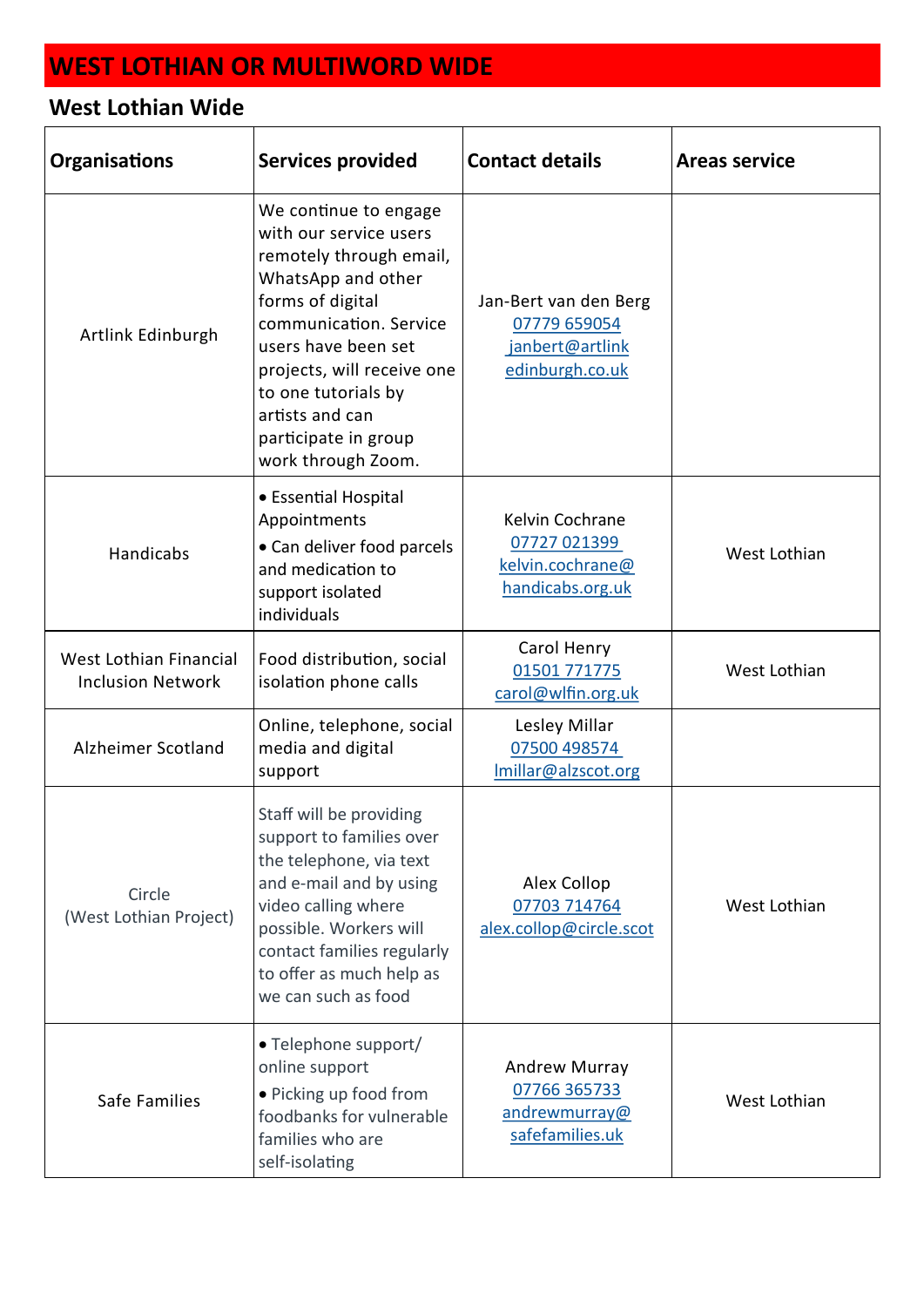| <b>Organisations</b>           | <b>Services provided</b>                                                                                                                                                                                                                                                                                                                                                                                                                                                                       | <b>Contact details</b>                                                                               | <b>Areas service</b><br>provided |
|--------------------------------|------------------------------------------------------------------------------------------------------------------------------------------------------------------------------------------------------------------------------------------------------------------------------------------------------------------------------------------------------------------------------------------------------------------------------------------------------------------------------------------------|------------------------------------------------------------------------------------------------------|----------------------------------|
| Carers of West Lothian         | Offering information and<br>advice to all carers and<br>disabled adults in West<br>Lothian as well as<br>signposting to specialist<br>organisations. Helping<br>with any questions in<br>general as well as those<br>relating to<br>Coronavirus. Also<br>offering peer support<br>groups being run via<br>Zoom including Carers<br>Coffee Mornings, mental<br>health support group,<br>bereaved carers support<br>groups, social groups for<br>disabled adults and<br>groups for young carers. | Alison Wright<br>01506 448000<br>www.carers-<br>westlothian.com<br>office@carers-<br>westlothian.com | West Lothian                     |
| No Limits                      | Skype Club for members                                                                                                                                                                                                                                                                                                                                                                                                                                                                         | Paul Weddell<br>01506 855914<br>info@nolimitssports<br>club.org                                      | West Lothian                     |
| Victim Support<br>West Lothian | Telephone, web chat and<br>email support. We can<br>provide information and<br>emotional support via<br>these channels.                                                                                                                                                                                                                                                                                                                                                                        | Stephanie Simpson<br>victimsuport.westlothian<br>@victimsuportsco.org.uk<br>0800 160 1985            | West Lothian                     |
| River Kids                     | We can offer the<br>following to isolated<br>individuals: clothes/<br>toys/books/games/<br>toiletries (if available)<br>and baby items<br>(nappies/wipes) etc.<br>(Requests from<br>community groups are<br>to be made direct, those<br>who normally benefit<br>from our services will<br>need to make a request<br>via their normal<br>contact.)                                                                                                                                              | Lynda Sneddon<br>07908 148549<br>lynda@riverkids.org.uk                                              | West Lothian                     |
|                                |                                                                                                                                                                                                                                                                                                                                                                                                                                                                                                |                                                                                                      |                                  |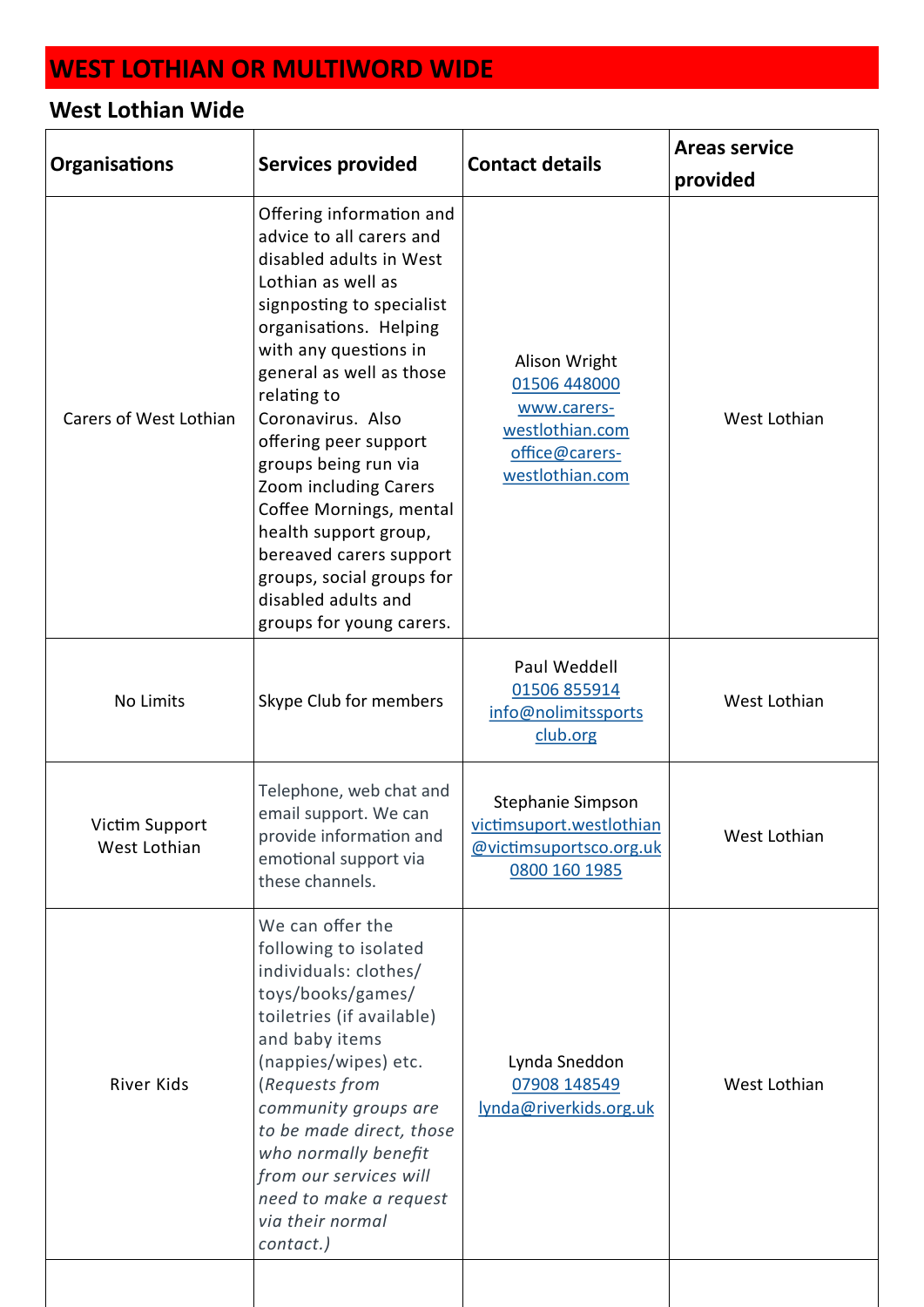| <b>Organisations</b>            | <b>Services provided</b>                                                                                                                                                                                                                                                                                                                                                                                                                                                                                                                                    | <b>Contact details</b>                                                  | <b>Areas service</b><br>provided |
|---------------------------------|-------------------------------------------------------------------------------------------------------------------------------------------------------------------------------------------------------------------------------------------------------------------------------------------------------------------------------------------------------------------------------------------------------------------------------------------------------------------------------------------------------------------------------------------------------------|-------------------------------------------------------------------------|----------------------------------|
| The School Bank West<br>Lothian | We are providing<br>educational packs to<br>children who are being<br>home schooled. We are<br>aiming to provide<br>stationery (pens, pencils,<br>paper, erasers,<br>sharpeners), crafts and<br>activities for children who<br>are struggling at home<br>due to having limited<br>resources. We would like<br>to support these children<br>to access some learning<br>opportunities to help<br>them learn at home and<br>support their mental<br>wellbeing. Many families<br>are struggling to purchase<br>these resources during<br>this difficult period. | Kirstin Shemilt<br>07779 226468<br>chair@schoolbank-<br>westlothian.org | West Lothian                     |